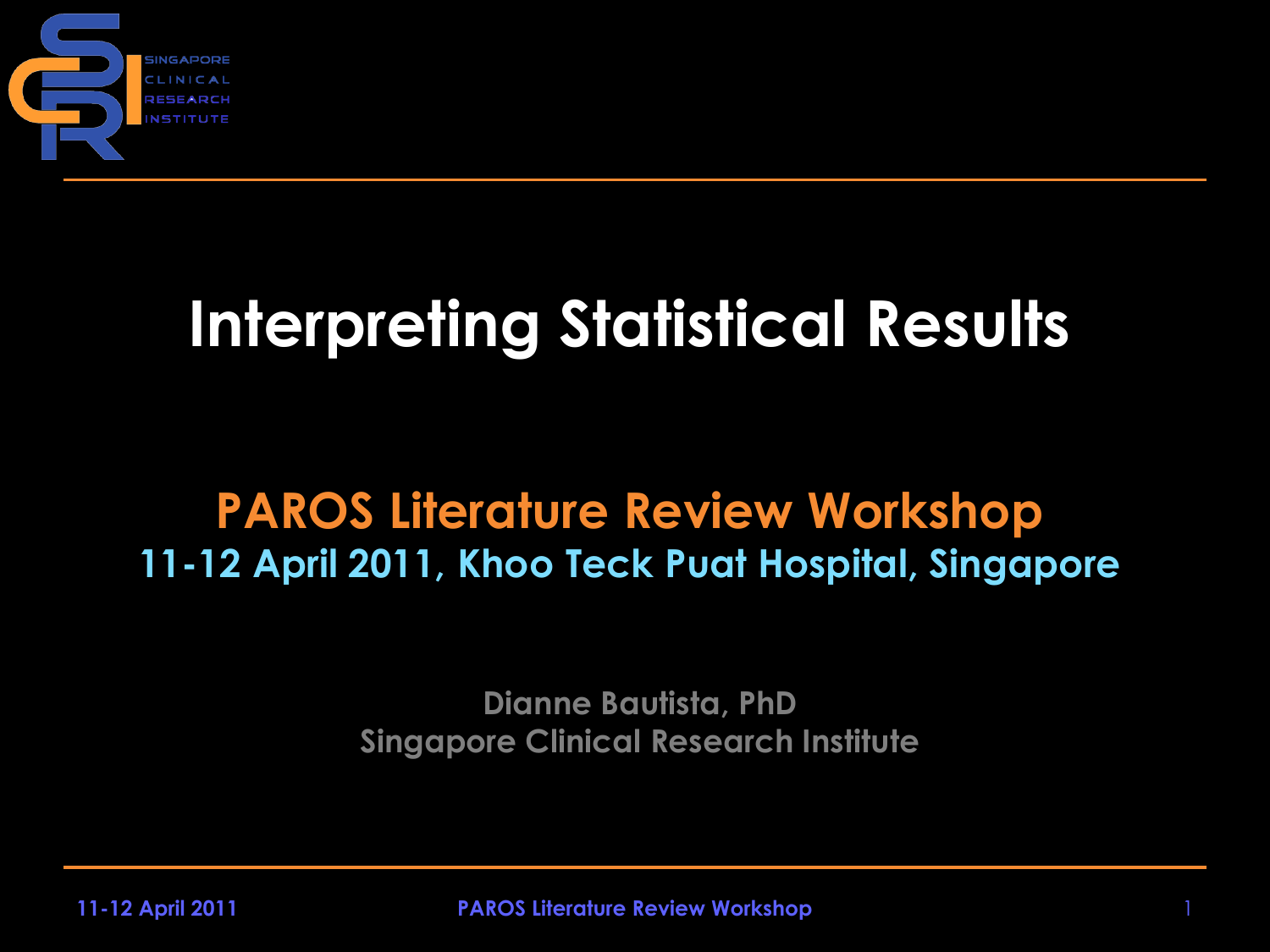

Very important!

- ❖ Assess bias before interpreting results. Biased studies mislead.
- ❖ The treatment effect is worth considering if study is valid
- ❖ For RCTs of interventions: adequacy of randomization (sequence generation and allocation concealment), blinding (subjects, care providers, assessors), completeness of follow-up, selective reporting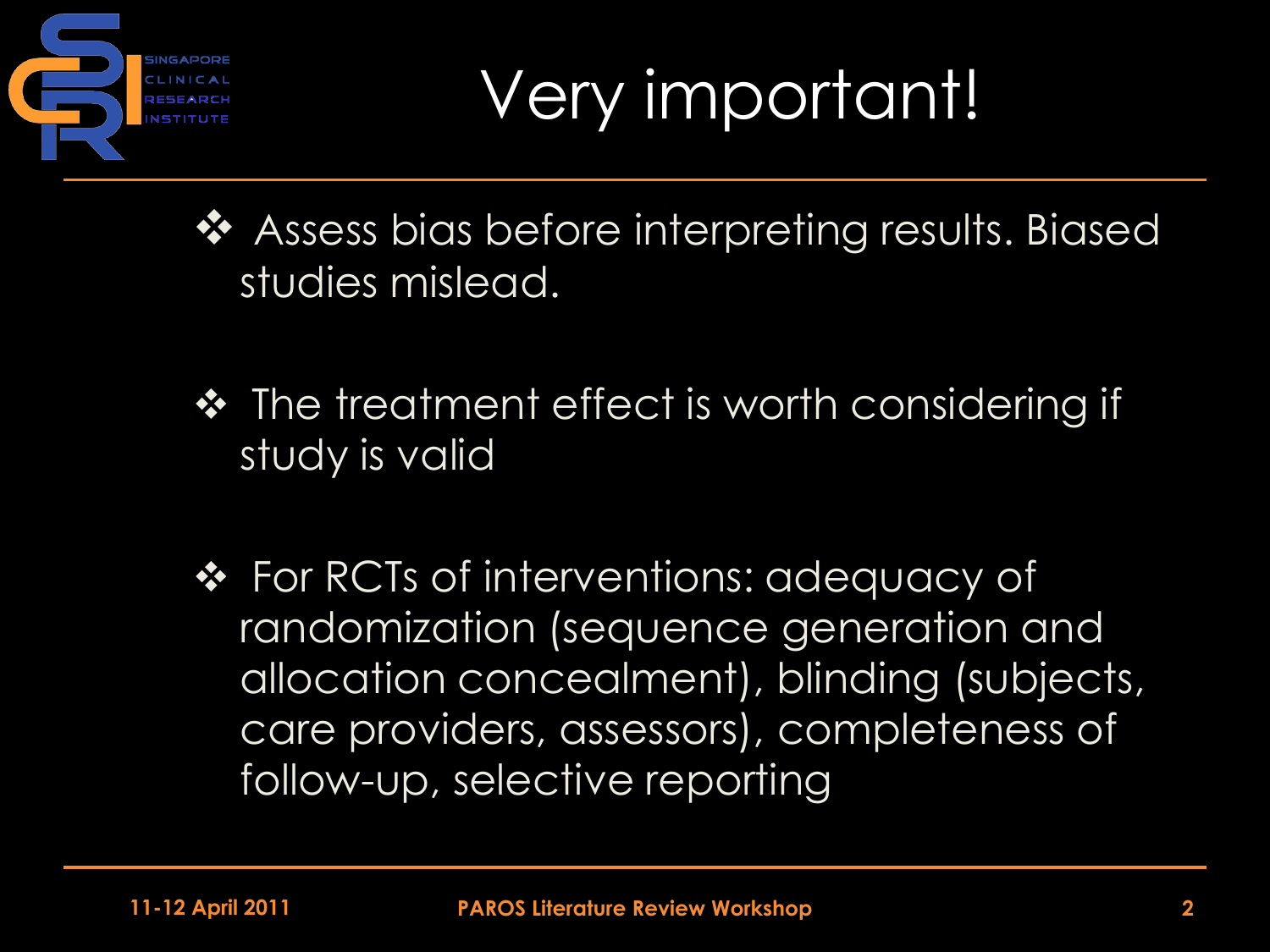

Does Enalapril lower mortality compared with Hydralazine + Nitrates in men with congestive heart failure?

- ❖ Population: Men with congestive heart failure
- ❖ Intervention: Enalapril (ACE inhibitor)
- ◆ Comparator: Hydralazine + nitrates (H+N)
- ❖ Outcome: Mortality

| Group     | <b>Deaths</b> | Total | <b>Risk of death</b> |
|-----------|---------------|-------|----------------------|
| Enalapril | <b>B</b>      | 403   | $132/403 = 33\%$     |
| $H + N$   | 153           | 401   | $153/40 = 38\%$      |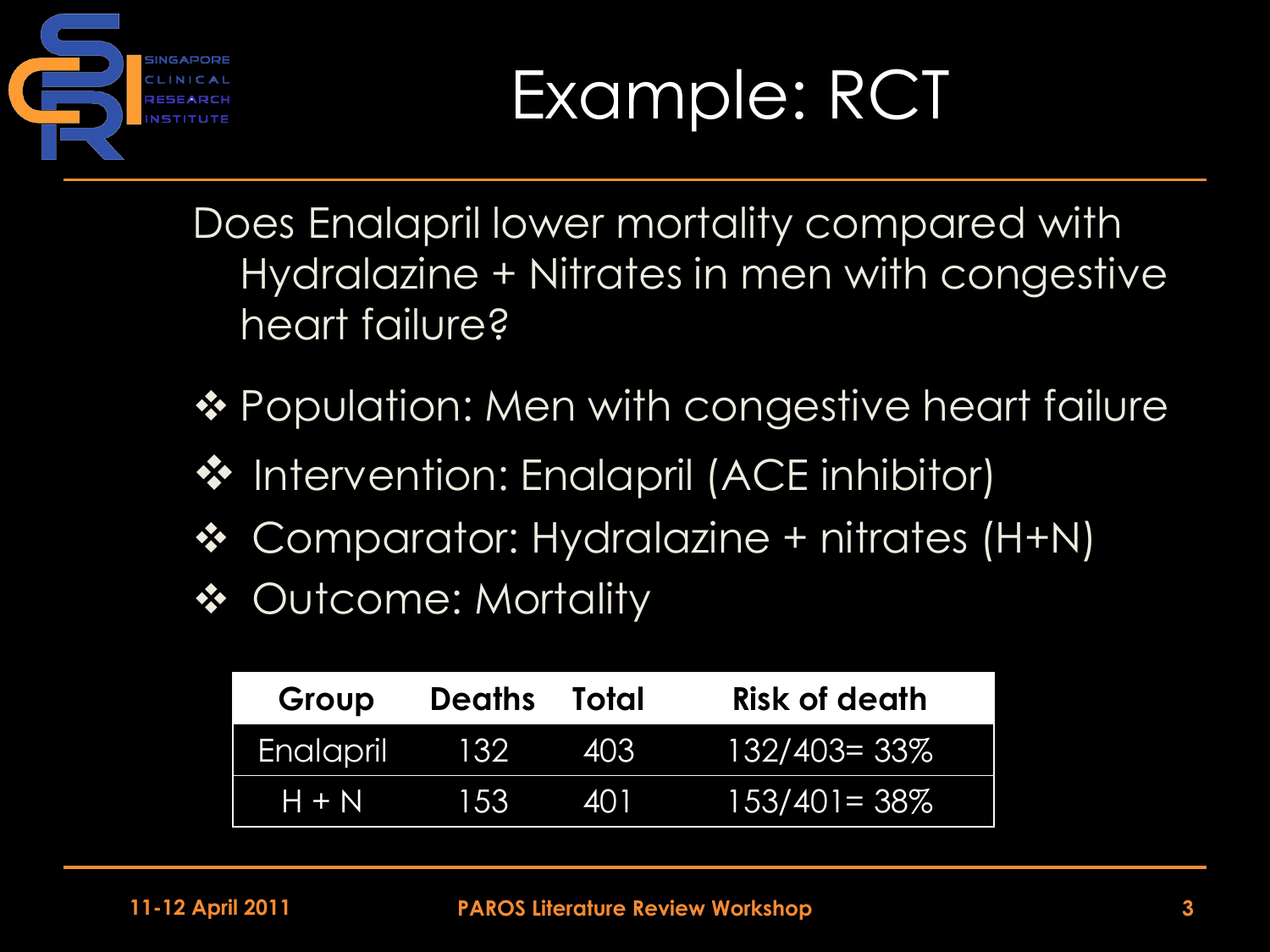Hypothesis testing with p-values

- ❖ Null hypothesis:
	- **There is no difference in the mortality rate**
	- $p$ -value = 0.11 > 0.05 (level of significance)
- **☆ Conclusion:** 
	- Do not reject the null hypothesis.
	- There is insufficient evidence to show that Enalaparil reduces mortality compared to H+N among men with congestive heart failure.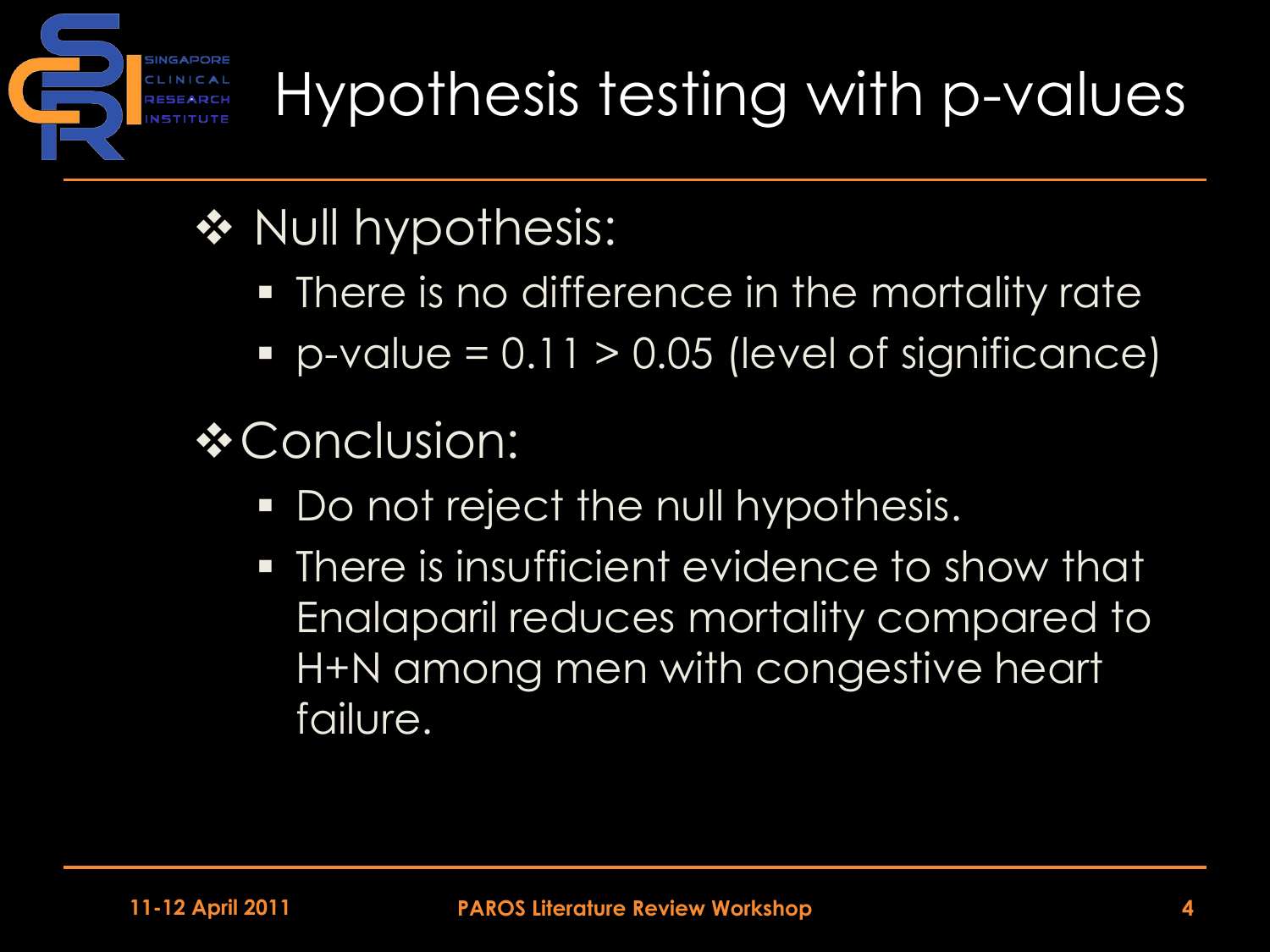

## Remarks on p-values

❖ Hypothesis testing using a p-value is a binary (Reject/Do not reject Null) decision.

- $\div$  Reject Null  $\rightarrow$  "statistically significant"
- p-values do not provide info on direction or size of the treatment effect
- ❖ Issue: why make the question of efficacy a dichotomy (Reject/Don't reject) when it may be appropriate to view it as a continuum?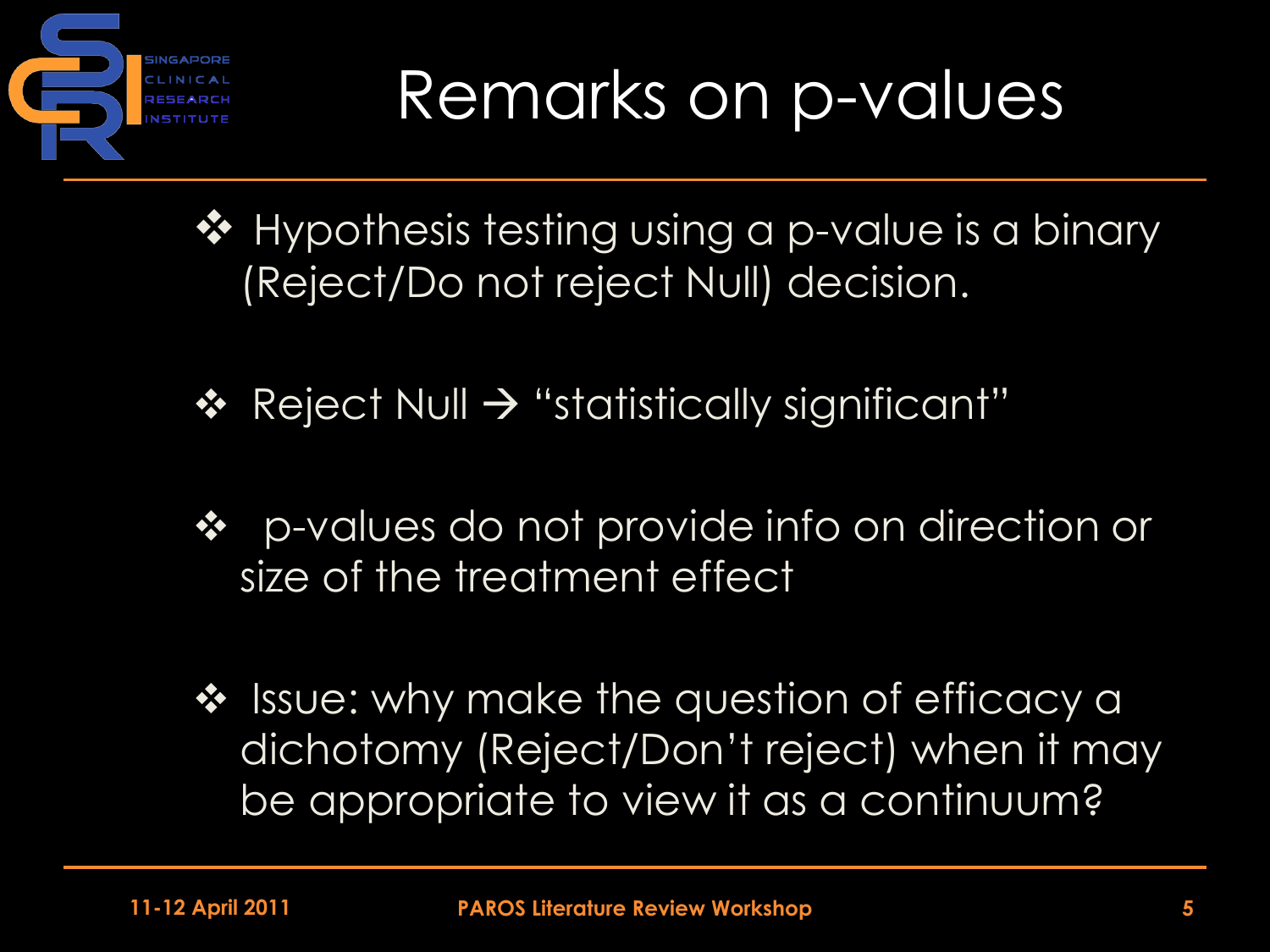

 What is the single value most likely to represent the true difference between intervention and control?

Enalapril: 33%; H+N: 38% **Absolute risk difference**: 33% - 38% = **-5%**

 What is the plausible range of differences within which the difference may lie?

#### **95% CI: -1.2% to 12%**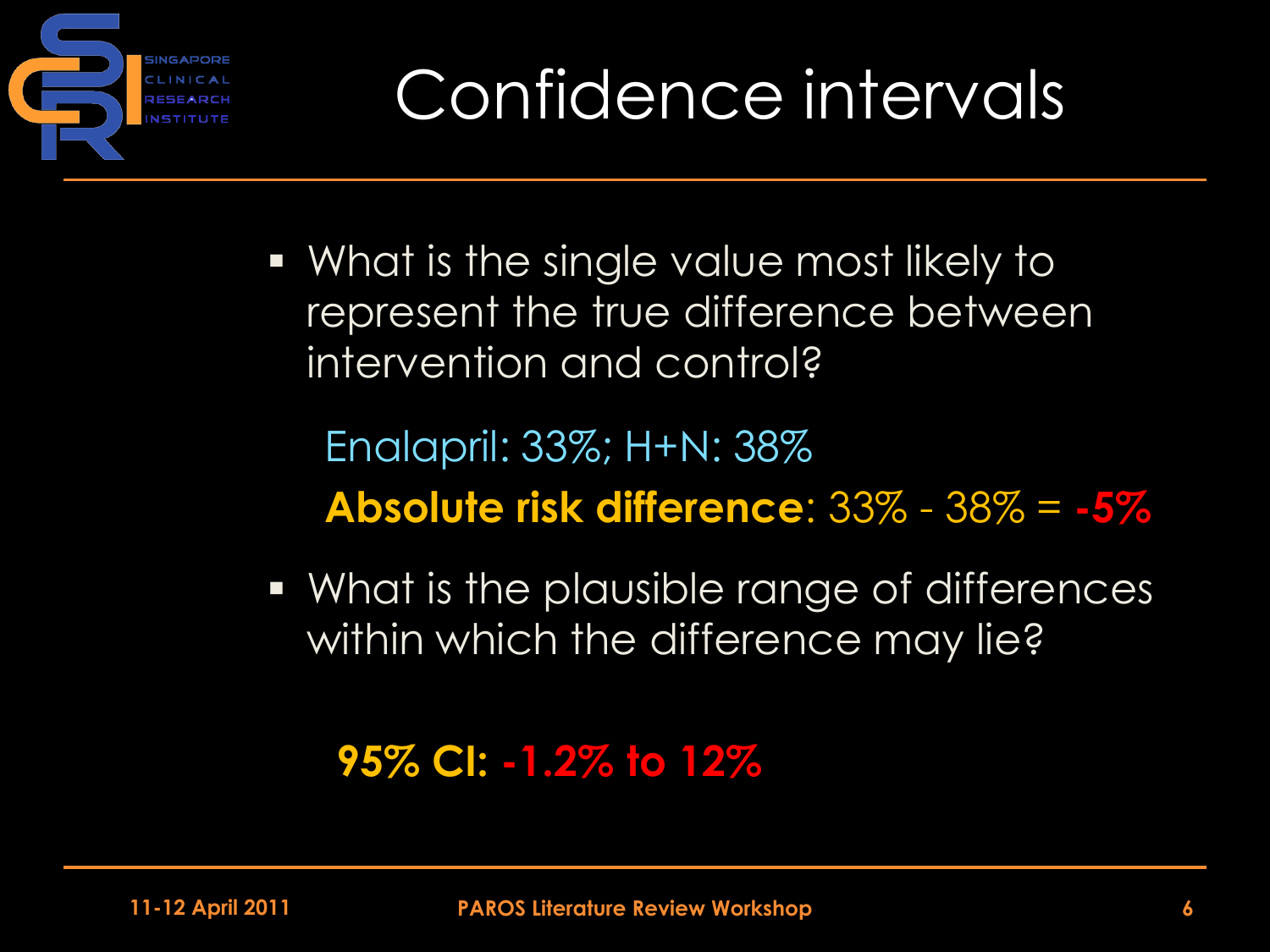

## Confidence interval

- **❖ Conclusion:** 
	- **Patients offered ACE inhibitors will most** likely (but not certainly) die later than patients given H+N.
	- **However the size of the difference in** expected survival may be trivial or large
	- All else being equal, an ACE inhibitor is the appropriate choice for patients with heart failure, but the evidence is not definitive.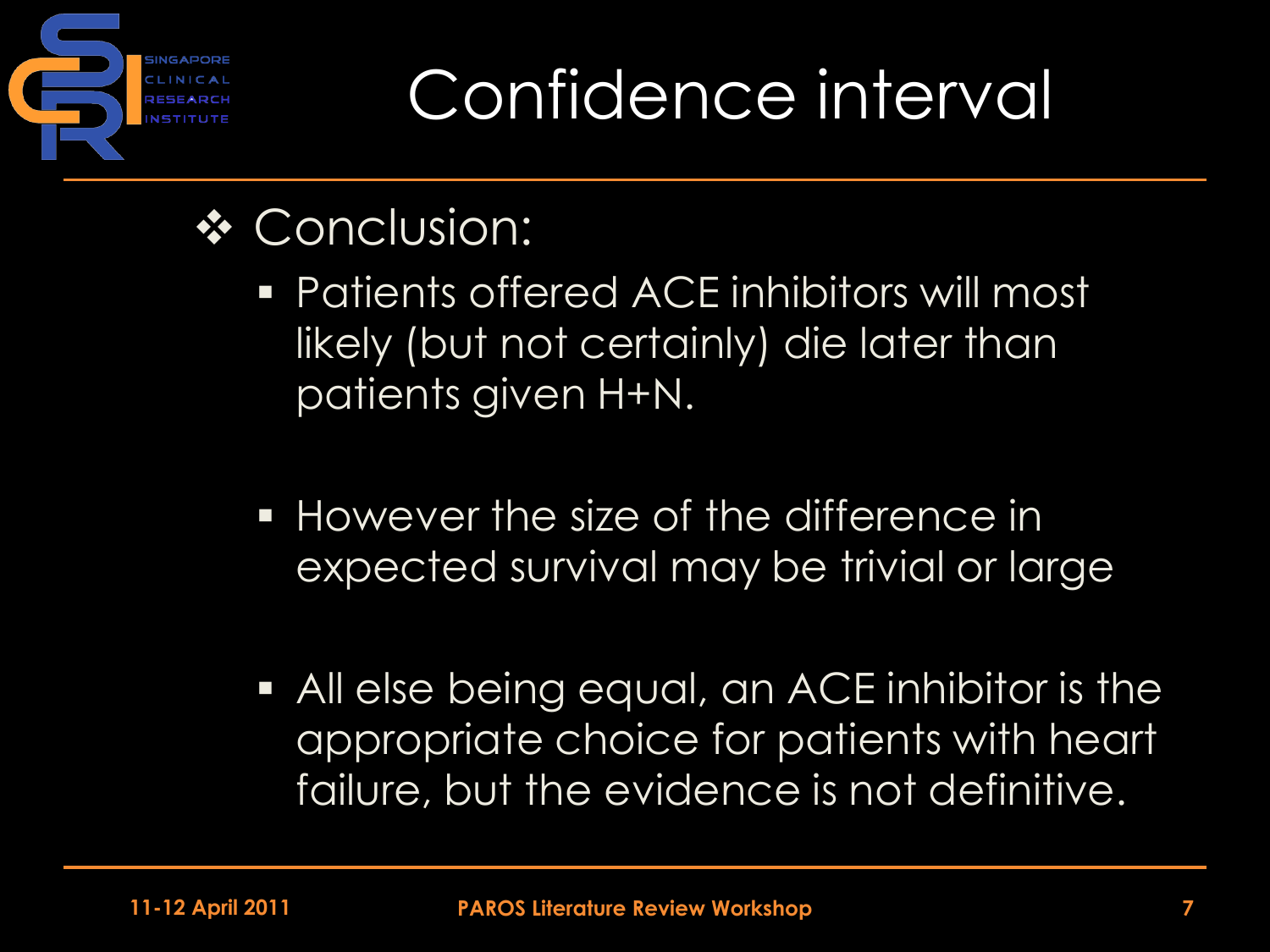### Clinical versus statistical significance



SINGAPORE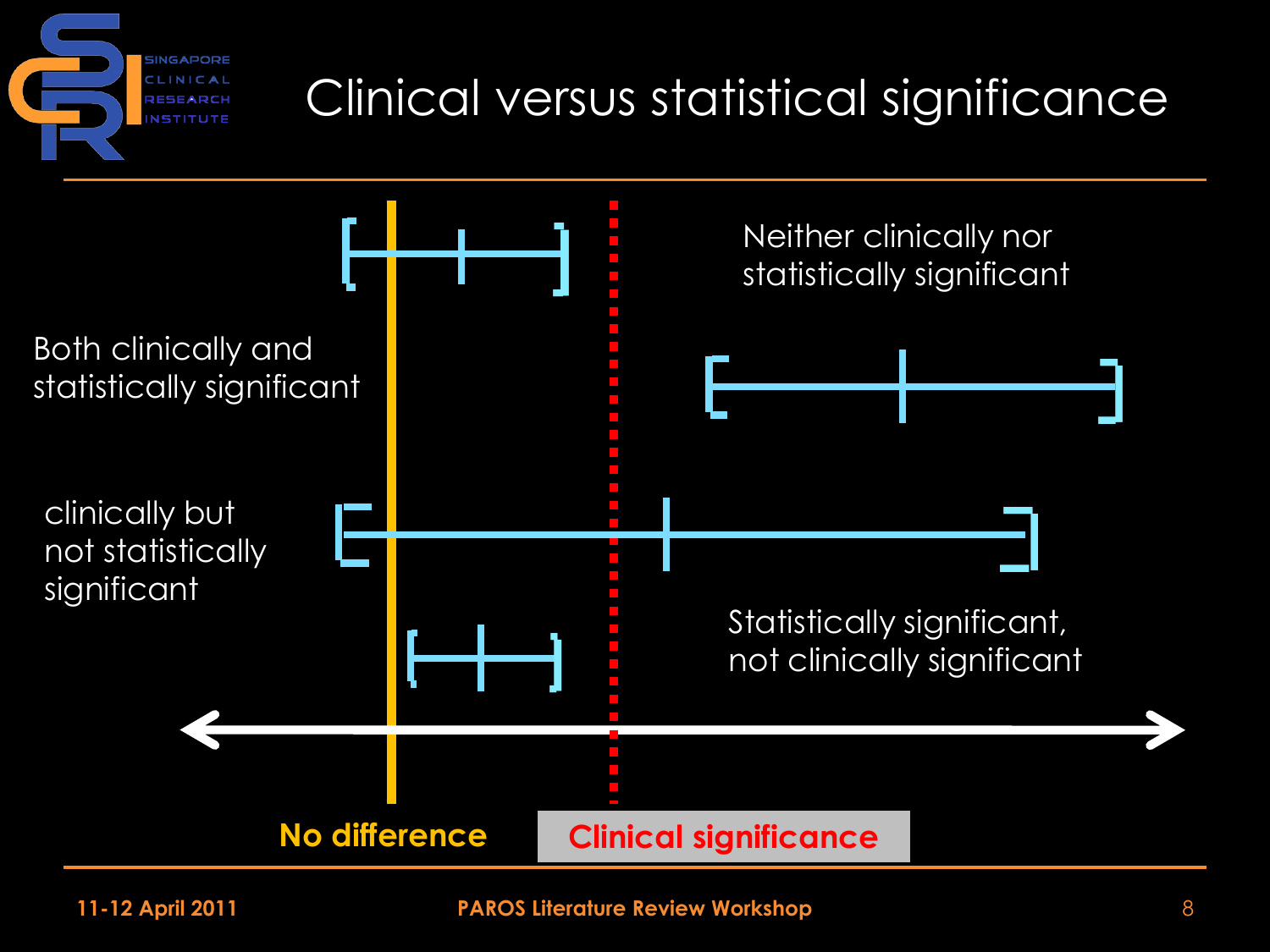

### Interpreting "negative" results

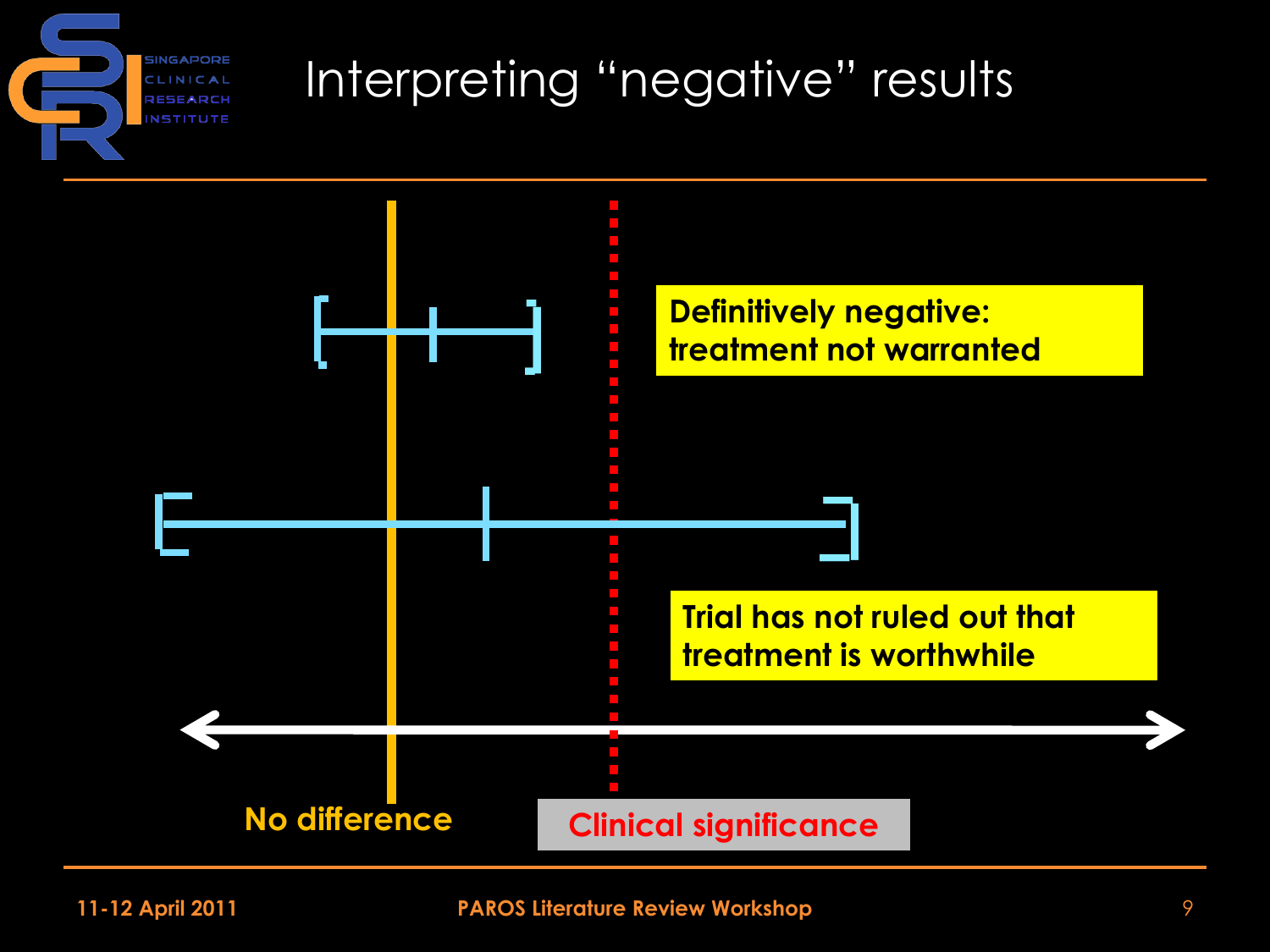#### **SINGAPORE** RESEARCH **NSTITUTE**

#### Interpreting "positive" results

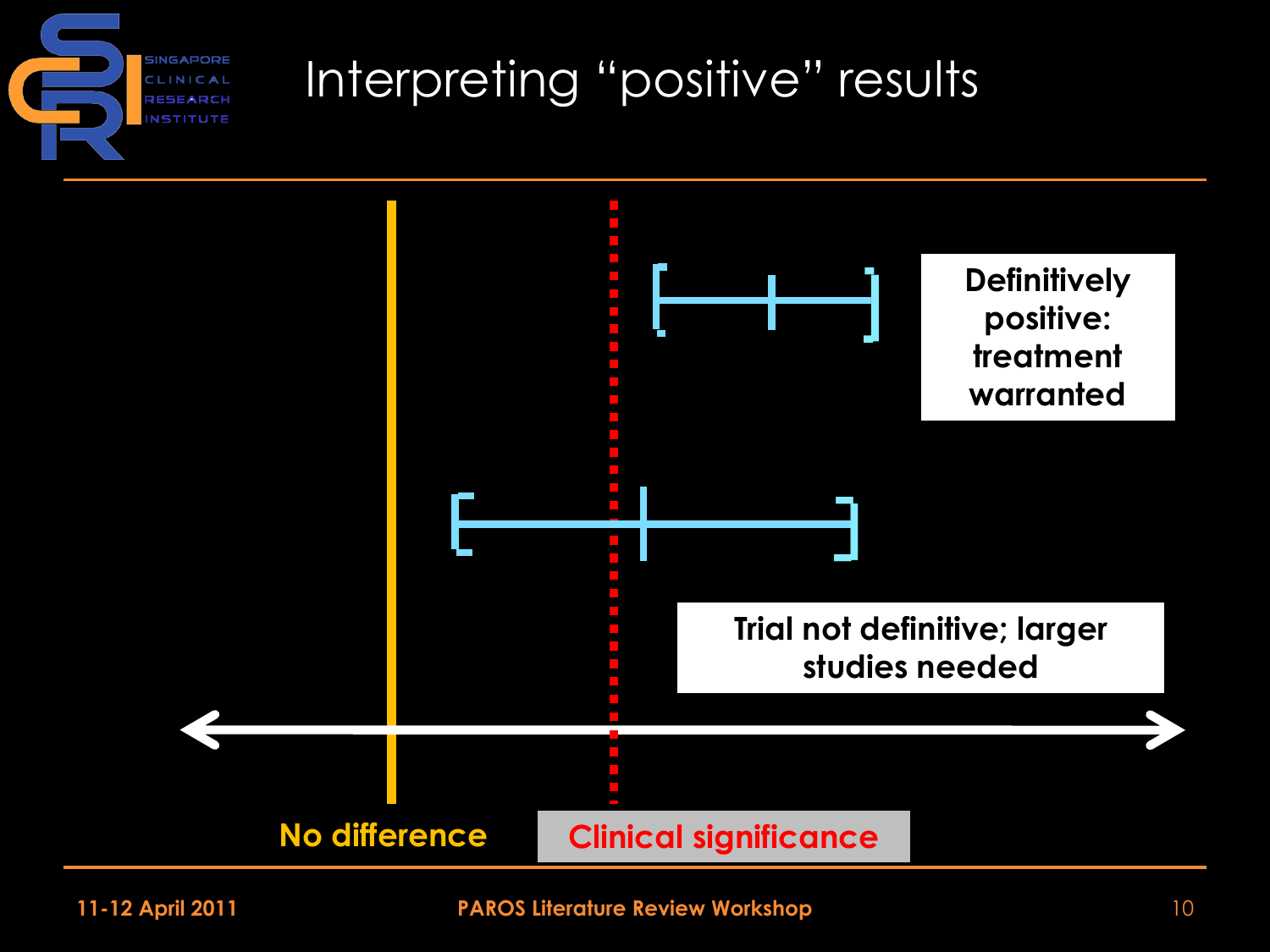

- ❖ How can we express the magnitude of the relationship between **I** and **O**?
	- Binary : risk difference, RR, OR, NNT
	- **Fime-to-event : hazard rations**
	- **Continuous : mean difference**
- ❖ No treatment effect is expressed
	- Difference = 0
	- $\blacksquare$  Ratio = 1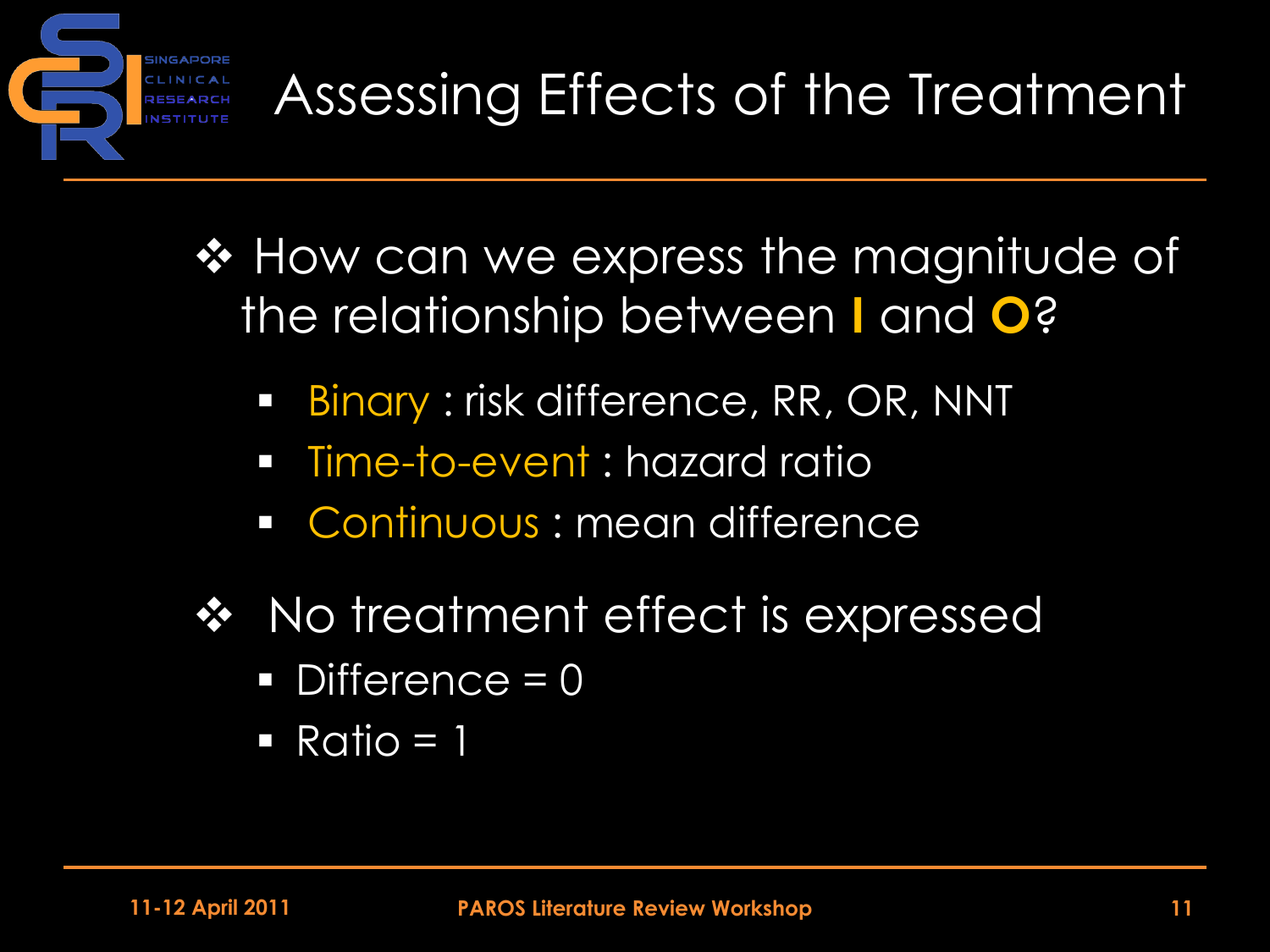

# 2 x 2 table

### ❖ Binary / Dichotomous outcomes

- We usually compare the number of patients who experienced the "event"
- Bad outcomes: occurrence of stroke (Y/N), MI, death
- Good outcomes: resolution of symptoms (Y/N), ulcer healing
- Even continuous outcomes can be dichotomized: improvement in FEV1 of more than 20% over baseline (Y/N)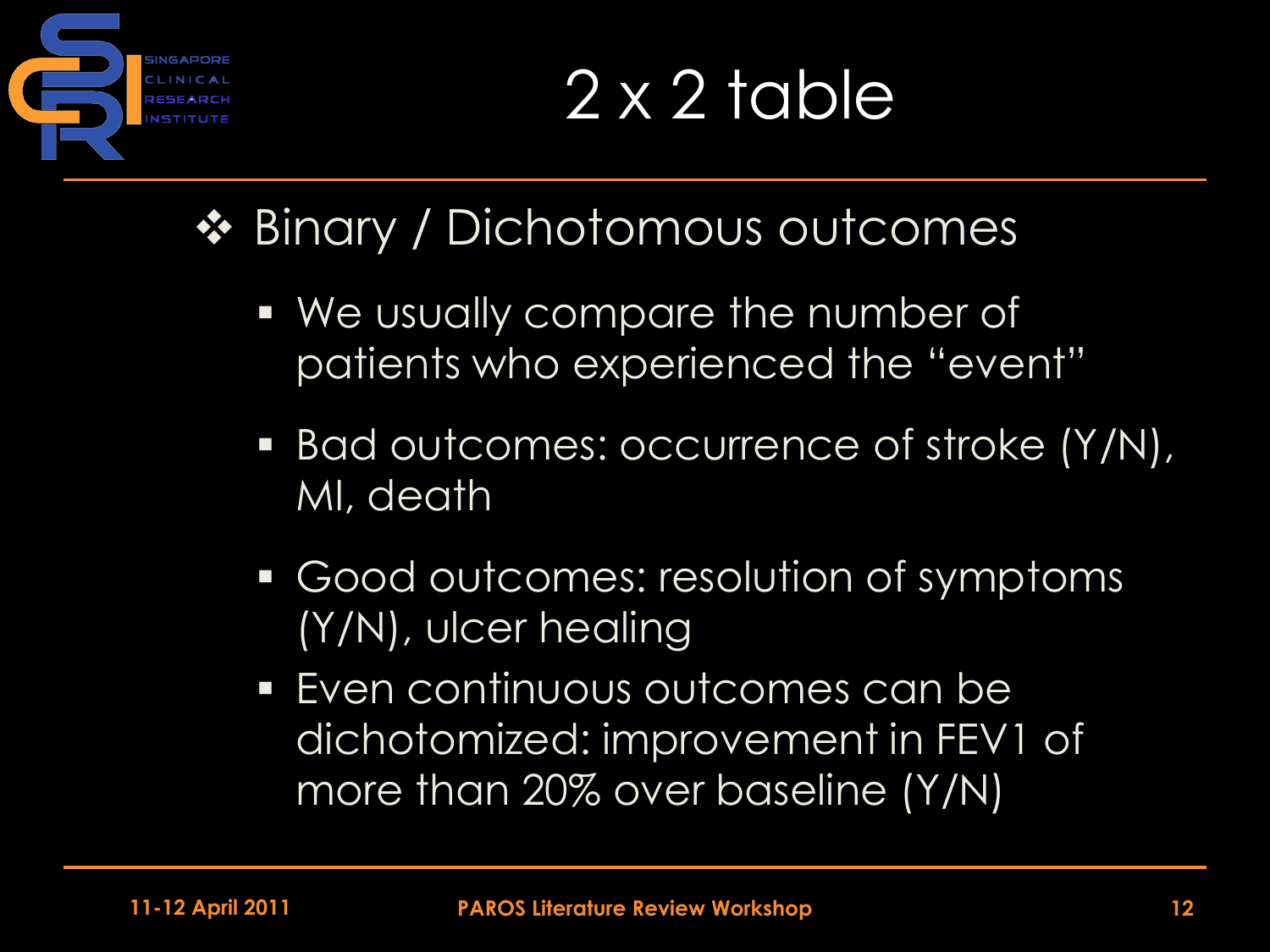

# Risk Ratio (RR)

| <b>Intervention</b>                  |       | Outcome, Number of<br>patients | <b>Total</b><br>patients | <b>Risk of death</b> |  |  |  |
|--------------------------------------|-------|--------------------------------|--------------------------|----------------------|--|--|--|
|                                      | Death | Survival                       | treated                  |                      |  |  |  |
| $Int = Ligation$                     | 18    | 46                             | 64                       | $18/64 = 28.1\%$     |  |  |  |
| Sclerotherapy                        | 29    | 36                             | 65                       | $29/65 = 44.6\%$     |  |  |  |
| Risk ratio (RR) = 28.1%/ 44.6% = 63% |       |                                |                          |                      |  |  |  |

**Risk ratio also known as relative risk**

**Interpretation: The risk of death after ligation is about two-thirds as great as the risk of death after sclerotherapy.**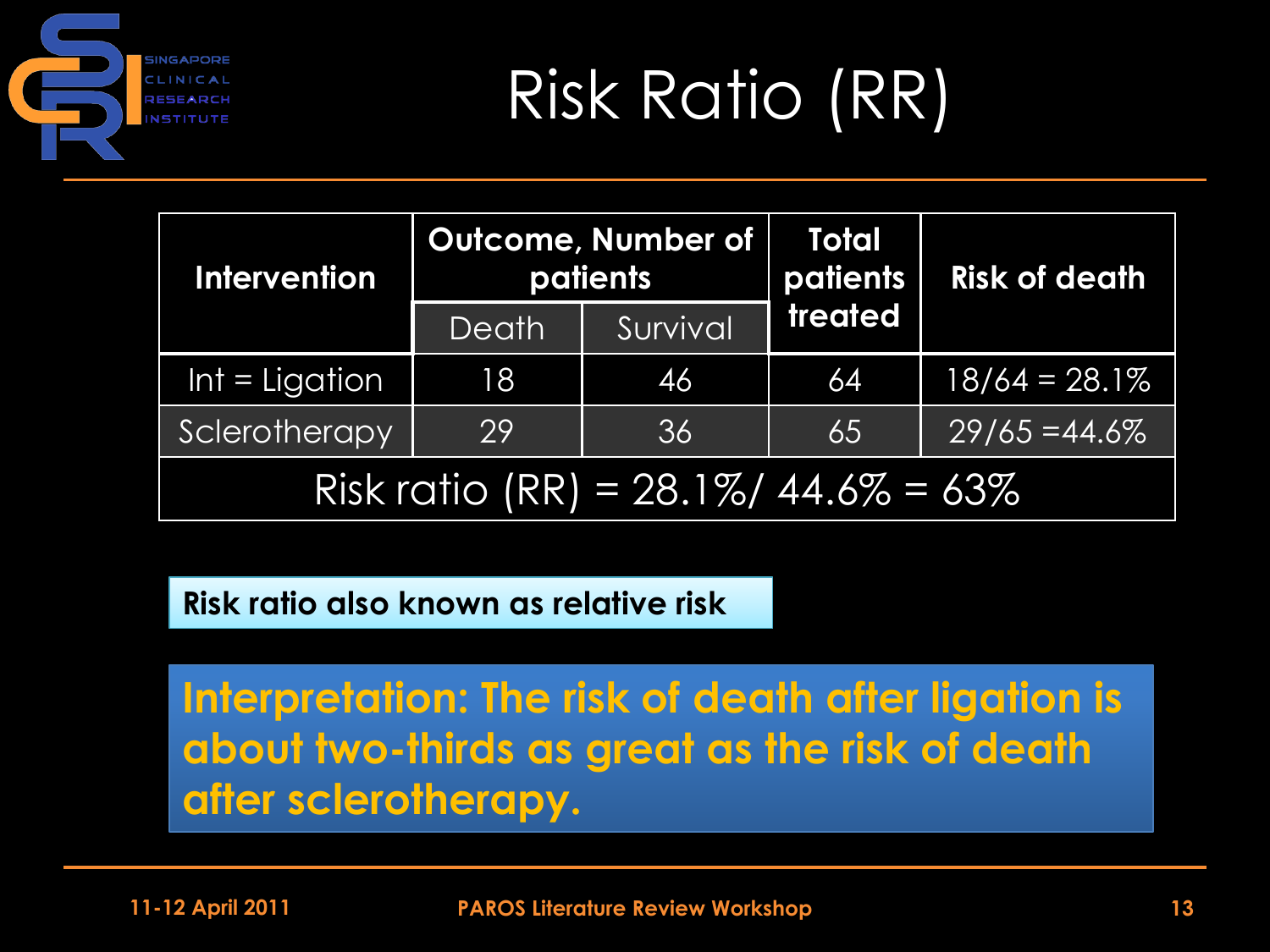

# Risk Difference (RD)

| <b>Intervention</b>                                    |       | <b>Outcome, Number of</b><br>patients | <b>Total</b><br>patients | <b>Risk of death</b> |  |  |  |
|--------------------------------------------------------|-------|---------------------------------------|--------------------------|----------------------|--|--|--|
|                                                        | Death | Survival                              | treated                  |                      |  |  |  |
| $Int = Ligation$                                       | 18    | 46                                    | 64                       | $18/64 = 28.1\%$     |  |  |  |
| Sclerotherapy                                          | 29    | 36                                    | 65                       | $29/65 = 44.6\%$     |  |  |  |
| Risk difference $(RD) = 16.5\%$ , in favor of ligation |       |                                       |                          |                      |  |  |  |

**Risk difference is also known as absolute risk reduction or ARR**

**Interpretation: Treating with ligation rather than sclerotherapy will save the lives of about 16 of 100 patients.**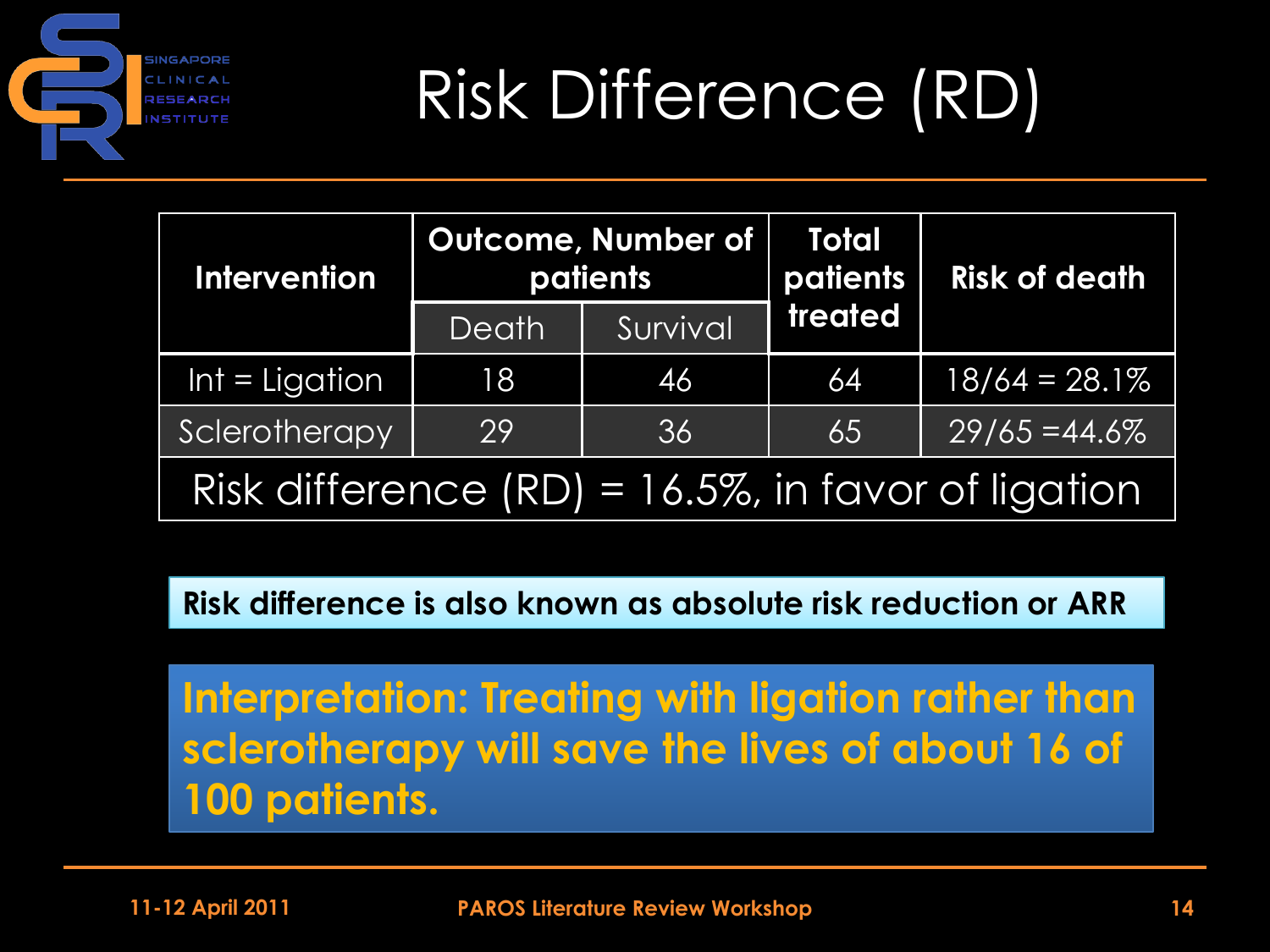

Odds ratio(OR)

| <b>Intervention</b>                   |       | <b>Outcome, Number of</b><br>patients | <b>Total</b><br>patients | Odds of death  |  |  |  |
|---------------------------------------|-------|---------------------------------------|--------------------------|----------------|--|--|--|
|                                       | Death | Survival                              | treated                  |                |  |  |  |
| $Int = Ligation$                      | 18    | 461                                   | 64                       | $18/46 = 0.39$ |  |  |  |
| Sclerotherapy                         | 29    | 36                                    | 65                       | $29/36 = 0.80$ |  |  |  |
| Odds $ratio(OR) = 0.39 / 0.80 = 0.49$ |       |                                       |                          |                |  |  |  |

**Odds = "piece of the pie" / "rest of the pie"**

**Interpretation: The odds of death after ligation are half the odds of death after sclerotherapy**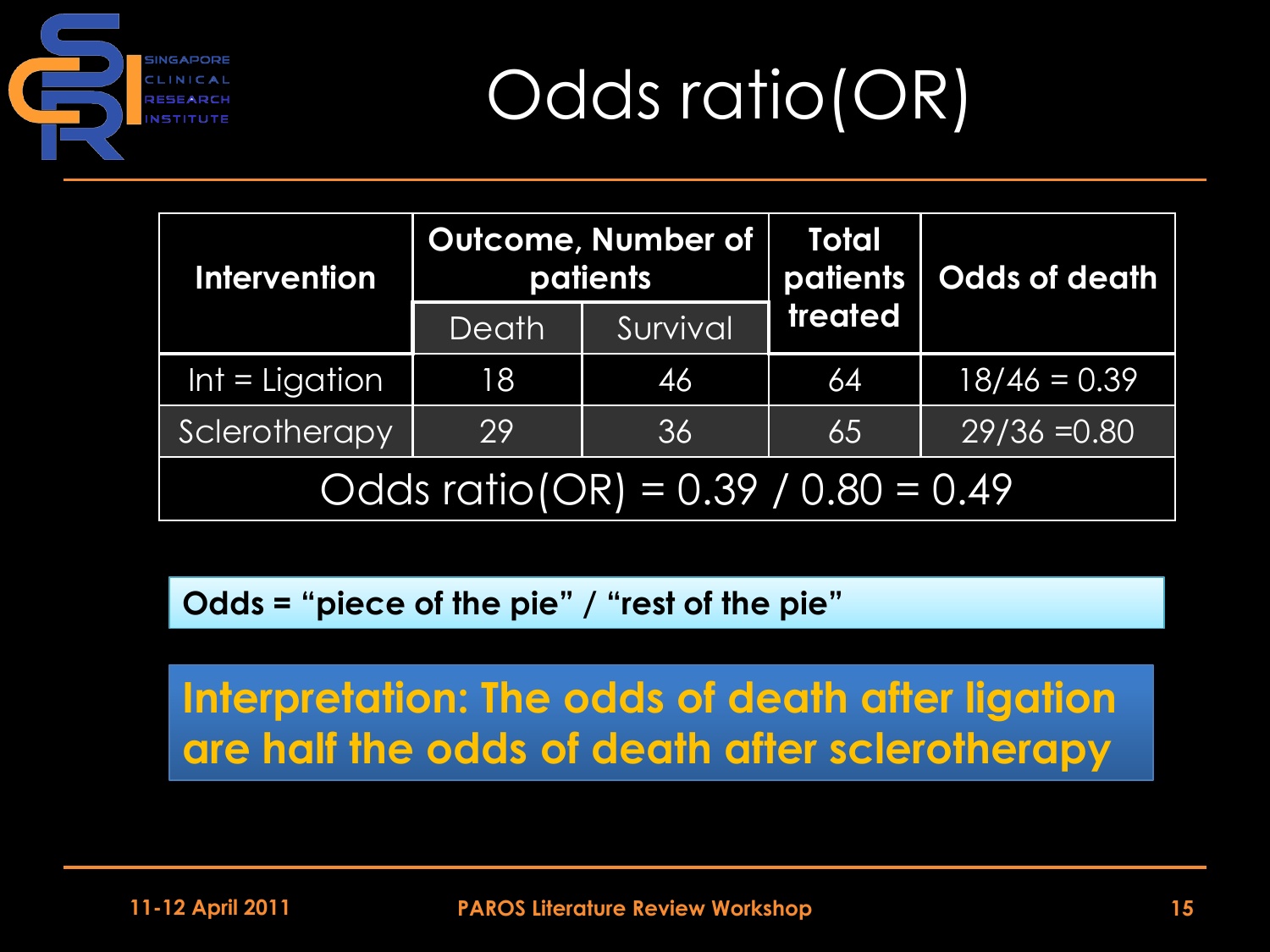

# RR vs OR vs RD

❖ Consider two cases with RR=33%

- **Case 1: reduction of risk from 3% to 1%**
- Case 2: reduction of risk 60% to 20%
- ◆ But clinical implications may be different if 5% of patients experience side effects
	- Case 1: therapy not worth instituting
	- Case 2: trade-off worthwhile
- ❖ Whereas RD gives info on absolute risk, RR and OR do not
- ❖ RD and NNT, may be most useful for deciding whether to institute intervention or not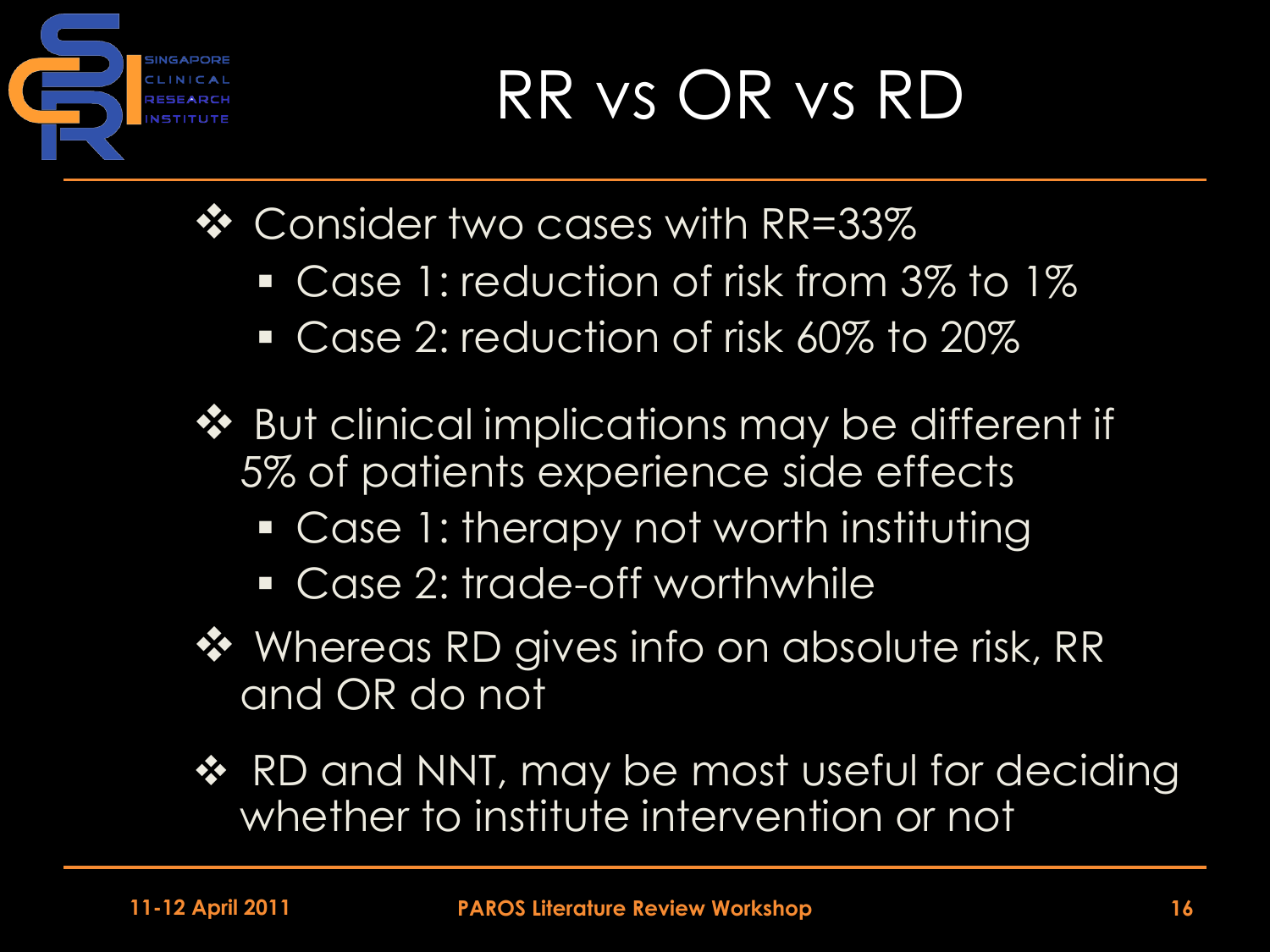

### Number needed to treat (NNT)

| <b>Intervention</b>        |       | <b>Outcome, Number of</b><br><b>patients</b> | <b>Total</b><br>patients | <b>Risk of death</b> |  |  |
|----------------------------|-------|----------------------------------------------|--------------------------|----------------------|--|--|
|                            | Death | Survival                                     | treated                  |                      |  |  |
| $Int = Ligation$           | 18    | 461                                          | 64                       | $18/64 = 28.1\%$     |  |  |
| Sclerotherapy              | 29    | 36                                           | 65                       | $29/65 = 44.6\%$     |  |  |
| $NNT = 100/16.5 \approx 6$ |       |                                              |                          |                      |  |  |

**Risk difference is also known as absolute risk reduction or ARD**

**Interpretation: We need to treat 6 patients with ligation to prevent one death**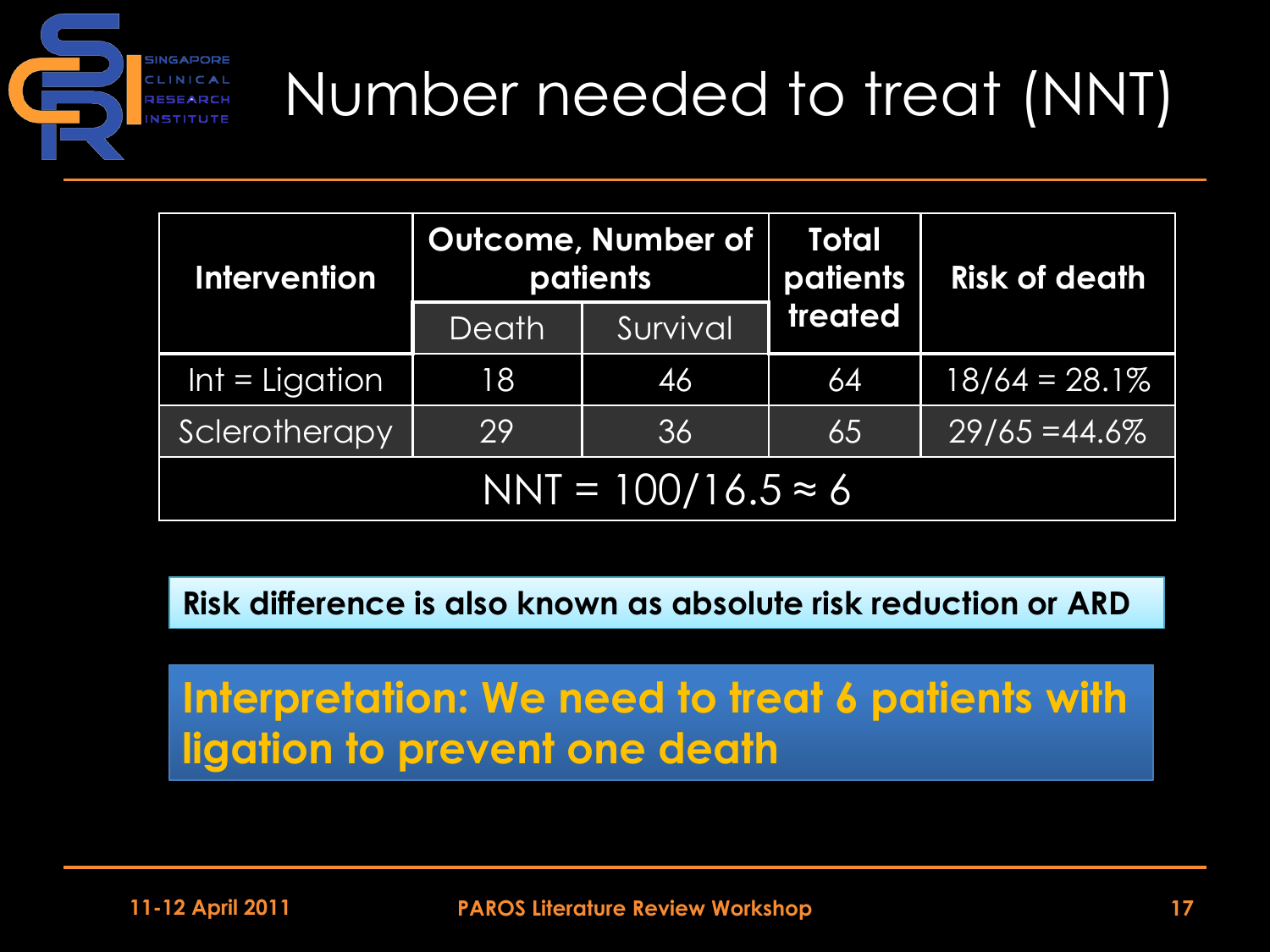

Meta-analyses

- **❖ What is a meta-analysis?** 
	- $\checkmark$  Statistical synthesis of results from a series of studies
	- $\checkmark$  Optional part of a systematic review
- ❖ Why perform a meta-analysis
	- $\checkmark$  To increase power
	- $\checkmark$  To improve precision
	- $\checkmark$  To answer questions not answered by individual studies
	- $\checkmark$  To settle controversies arising from conflicting studies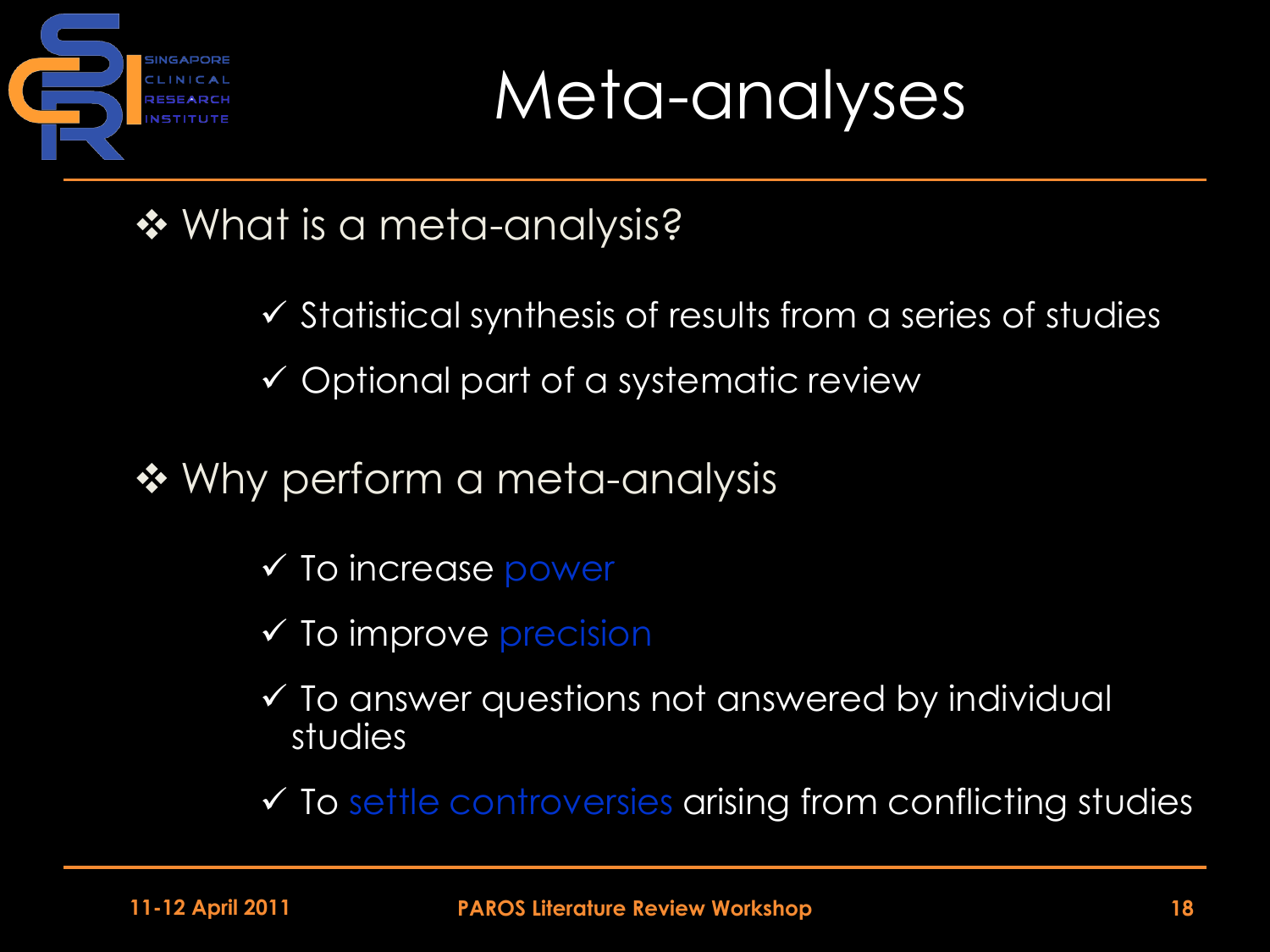

- 1. What is the direction of the effect?
- 2. What is the size of the effect?
- 3. Is the effect consistent across studies?
- 4. What is the strength of evidence for the effect?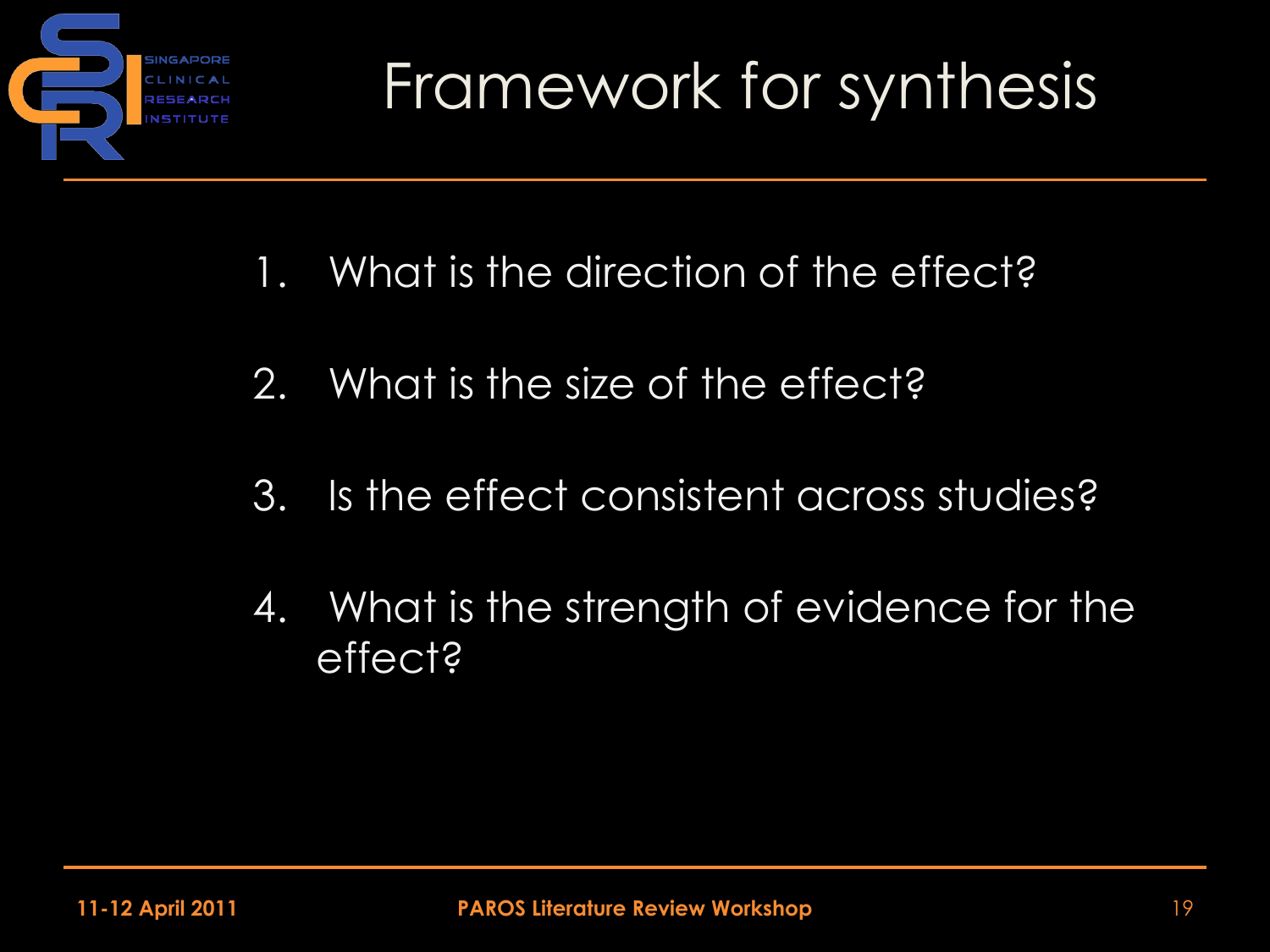

**Heterogeneity** 

#### **Clinical heterogeneity**

- **•** Participants
	- $\checkmark$  Age, sex, co-morbidities, disease severity, medication status at start, eligibility criteria, geographical variation

#### **Interventions and Comparators**

- Dose, duration, type of drug, mode of administration, nature of control (none, placebo, standard care)
- **Outcomes** 
	- $\checkmark$  follow-up duration, definition of an event, ways of measuring outcomes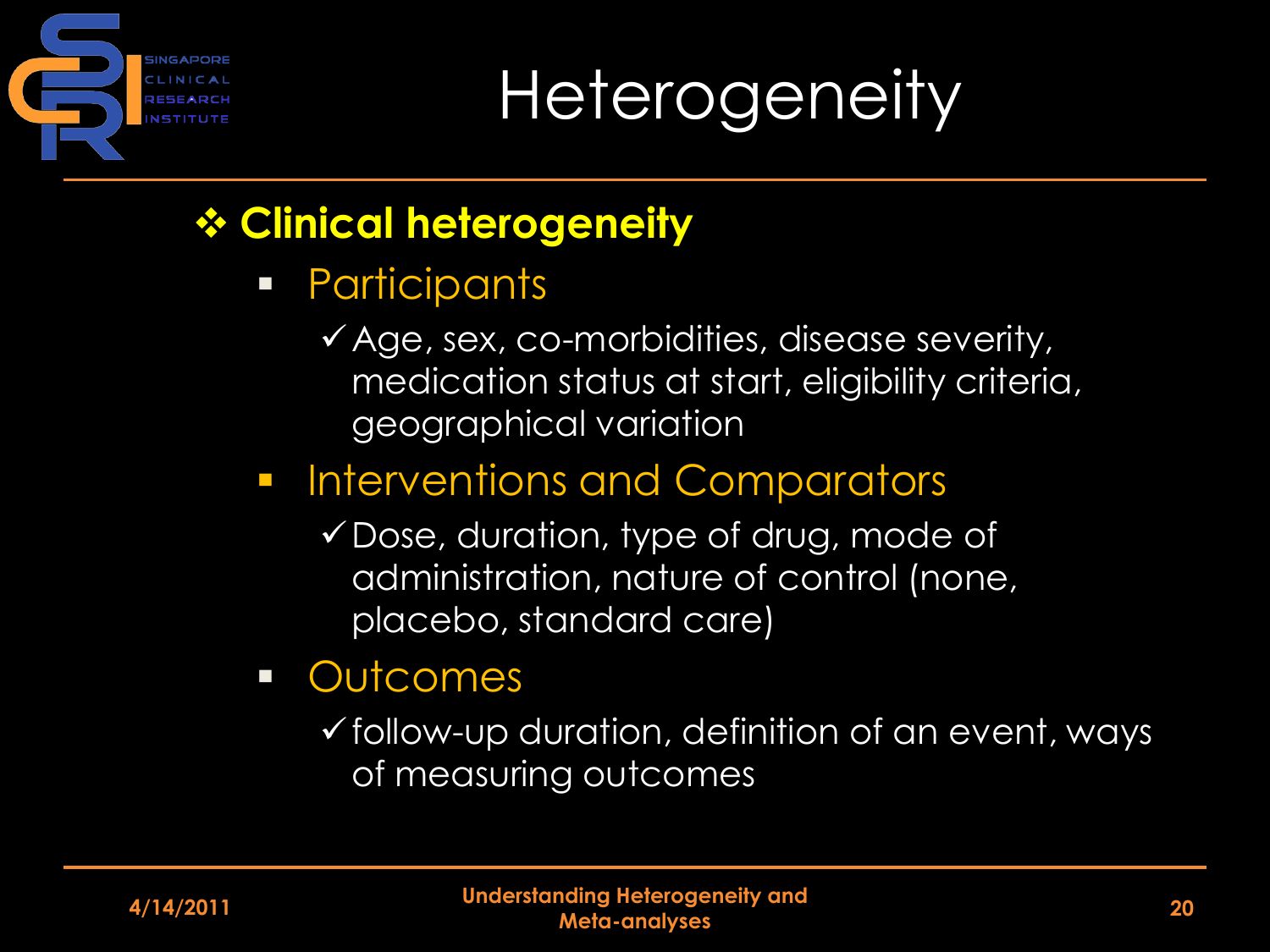

**Heterogeneity** 

#### **Methodological heterogeneity**

### **Study design**

 $\checkmark$  Randomized vs. non-randomized, parallel group vs. crossover, individual vs. cluster randomized

### Conduct

Allocation concealment, blind outcome assessment

#### **Analysis**

 $\checkmark$  ITT vs per protocol, unit of analysis, imputation methods for missing data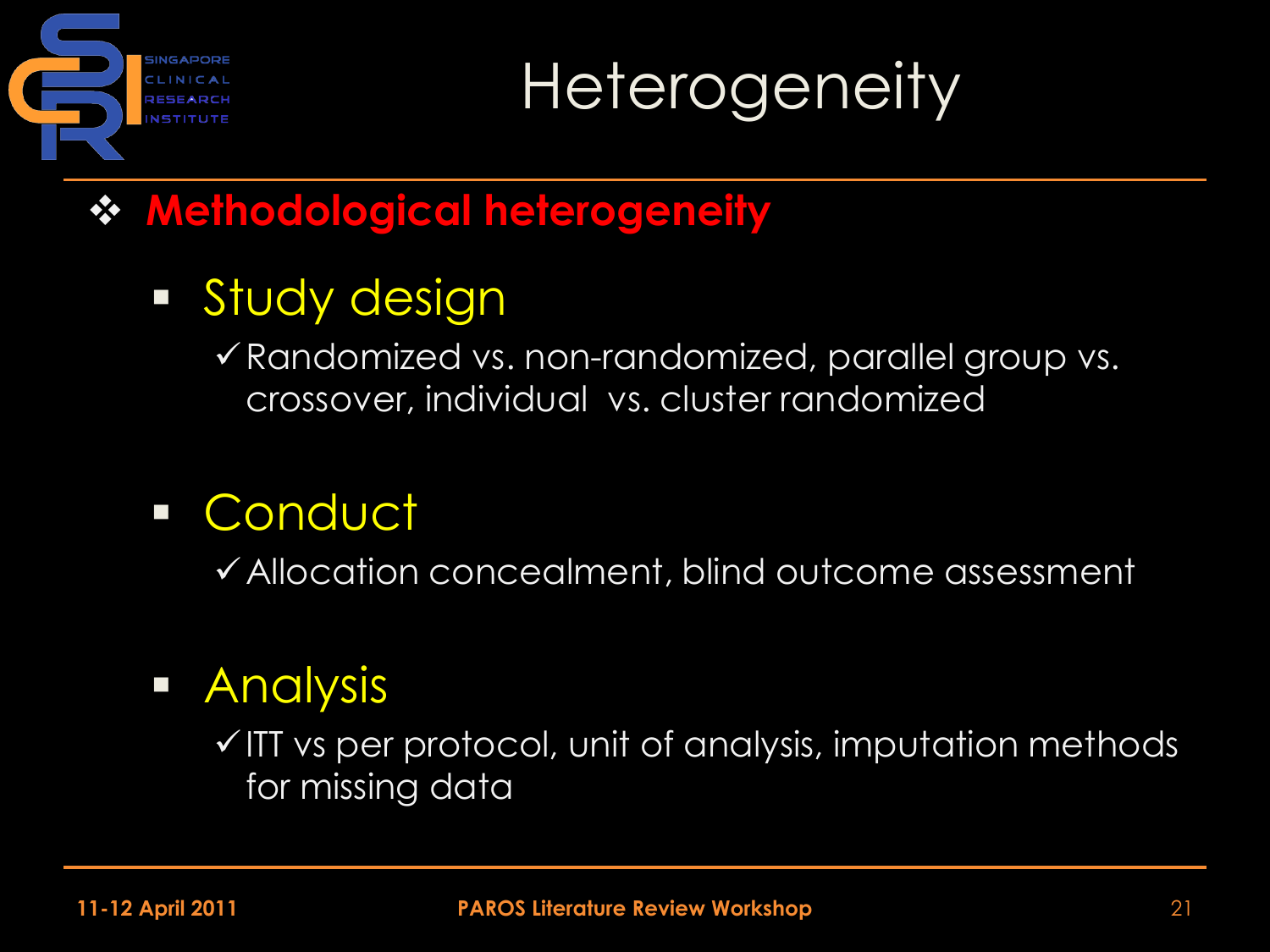

### Forest plot

| Study<br>or sub-category                                                                                                   | Corticosteroids<br>n/N                                                                   | Control<br>n/N |                         | RR (random)<br>95% CI | Weight<br>%   | RR (random)<br>95% CI                      |
|----------------------------------------------------------------------------------------------------------------------------|------------------------------------------------------------------------------------------|----------------|-------------------------|-----------------------|---------------|--------------------------------------------|
| Study 1, 2001                                                                                                              | 11/157                                                                                   | 21/144         | — III 1                 |                       | 44.69         | $0.48$ [0.24, 0.96]                        |
| Study 2, 2000<br>Study 3, 1999                                                                                             | 3/31<br>2/18                                                                             | 5/29<br>4/16   |                         |                       | 11.99<br>8.85 | $0.56$ [0.15, 2.14]<br>$0.44$ [0.09, 2.11] |
| Study 4, 2000                                                                                                              | 5/68                                                                                     | 18/79          |                         |                       | 24.52         | $0.32$ [0.13, 0.82]                        |
| Study 5, 2003                                                                                                              | 2/25                                                                                     | 7/25           |                         |                       | 9.94          | $0.29$ $[0.07, 1.24]$                      |
| Total (95% CI)<br>Total events: 23 (corticosteroids), 55 (control)<br>Test for overall effect: $Z = 3.68$ ( $P = 0.0002$ ) | 299<br>Test for heterogeneity: chi <sup>2</sup> = 0.90, df = 4 ( $P$ = 0.92), $l^2$ = 0% | 293            |                         |                       | 100.00        | $0.42$ [0.26, 0.67]                        |
|                                                                                                                            |                                                                                          | 0.01           | 0.1                     | 10                    | 100           |                                            |
|                                                                                                                            |                                                                                          |                | <b>Favors treatment</b> | <b>Favors control</b> |               |                                            |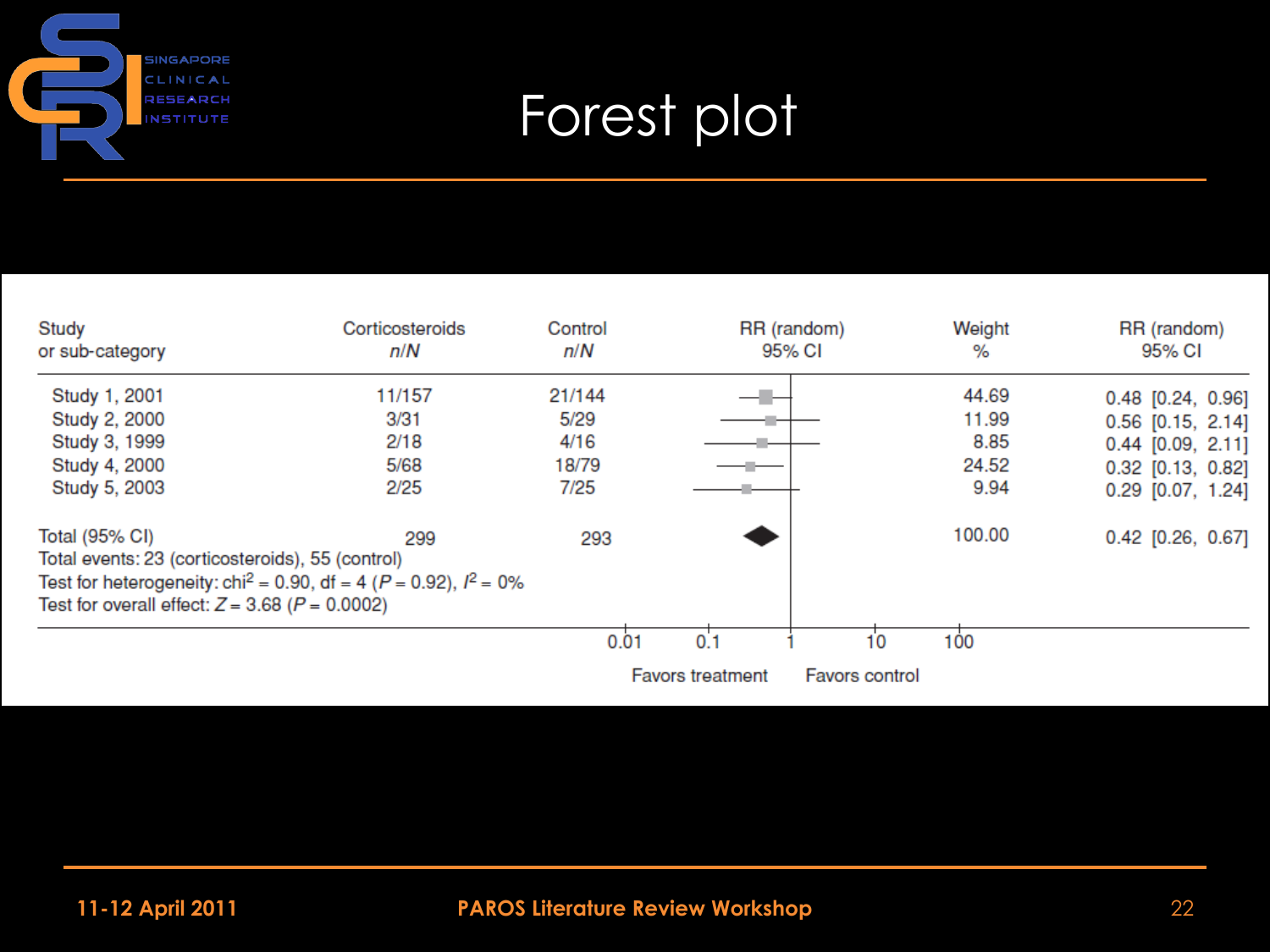



Focused question: In adults who achieve ROSC following cardiac arrest, does the administration of therapeutic hypothermia (intervention) increase the rate of survival to hospital discharge compared to supportive care?

Search strategy: MEDLINE and EMBASE: ( heart arrest OR cardiopulmonary resuscitation) AND (hypothermia, induced OR circulatory arrest, deep hypothermia induced)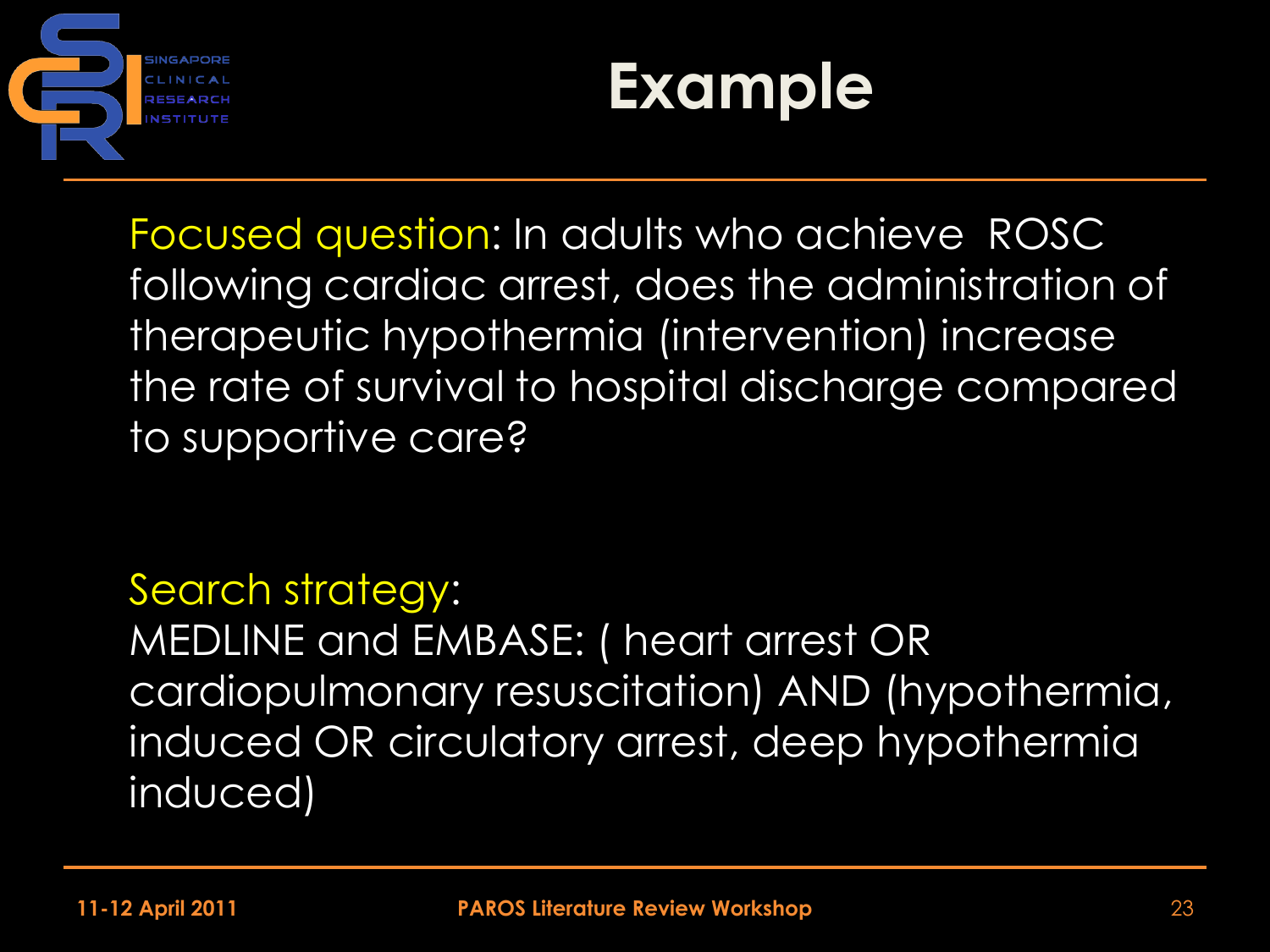

### **Example**

|                                                                     | Treatment | Control |                         |    | <b>RR</b>      |                       | Weight | <b>RR</b>           |
|---------------------------------------------------------------------|-----------|---------|-------------------------|----|----------------|-----------------------|--------|---------------------|
| Study                                                               | n/N       | n/N     |                         |    | (95% CI fixed) |                       | %      | (95% CI fixed)      |
| Bernard                                                             | 22/43     | 23/24   |                         |    |                |                       | 23.7   | $0.76$ [0.52, 1.10] |
| <b>HACA</b>                                                         | 50/136    | 69/137  |                         |    |                |                       | 63.5   | $0.73$ [0.55, 0.96] |
| Hachimi-Idrissi                                                     | 13/16     | 13/14   |                         |    |                |                       | 12.8   | $0.87$ [0.66, 1.15] |
| Total (95% CI)                                                      | 85/195    | 105/185 |                         |    |                |                       | 100.0  | 0.75 [0.62, 0.92]   |
| Test for heterogeneity: chi <sup>2</sup> = 1.15, df = 2, $P = 0.56$ |           |         |                         |    |                |                       |        |                     |
| Test for overall effect: $Z = 2.79$ , $P = 0.005$                   |           |         |                         |    |                |                       |        |                     |
|                                                                     |           |         |                         |    |                |                       |        |                     |
|                                                                     |           |         |                         | -2 |                | 5                     | 10     |                     |
|                                                                     |           |         | <b>Favors treatment</b> |    |                | <b>Favors control</b> |        |                     |

Comparison of in-hospital mortality between patients treated with mild hypothermia and control groups in three clinical trials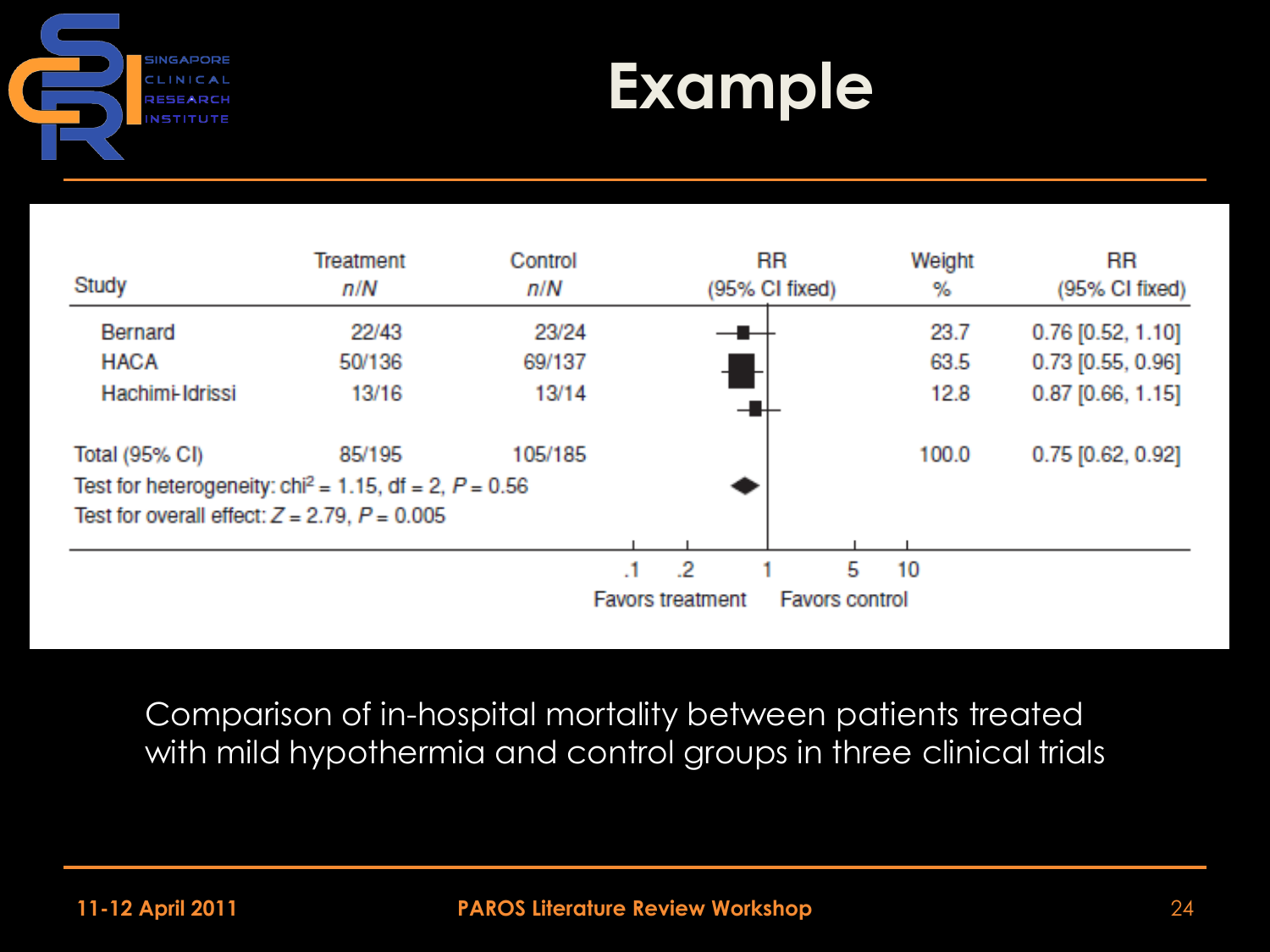

# END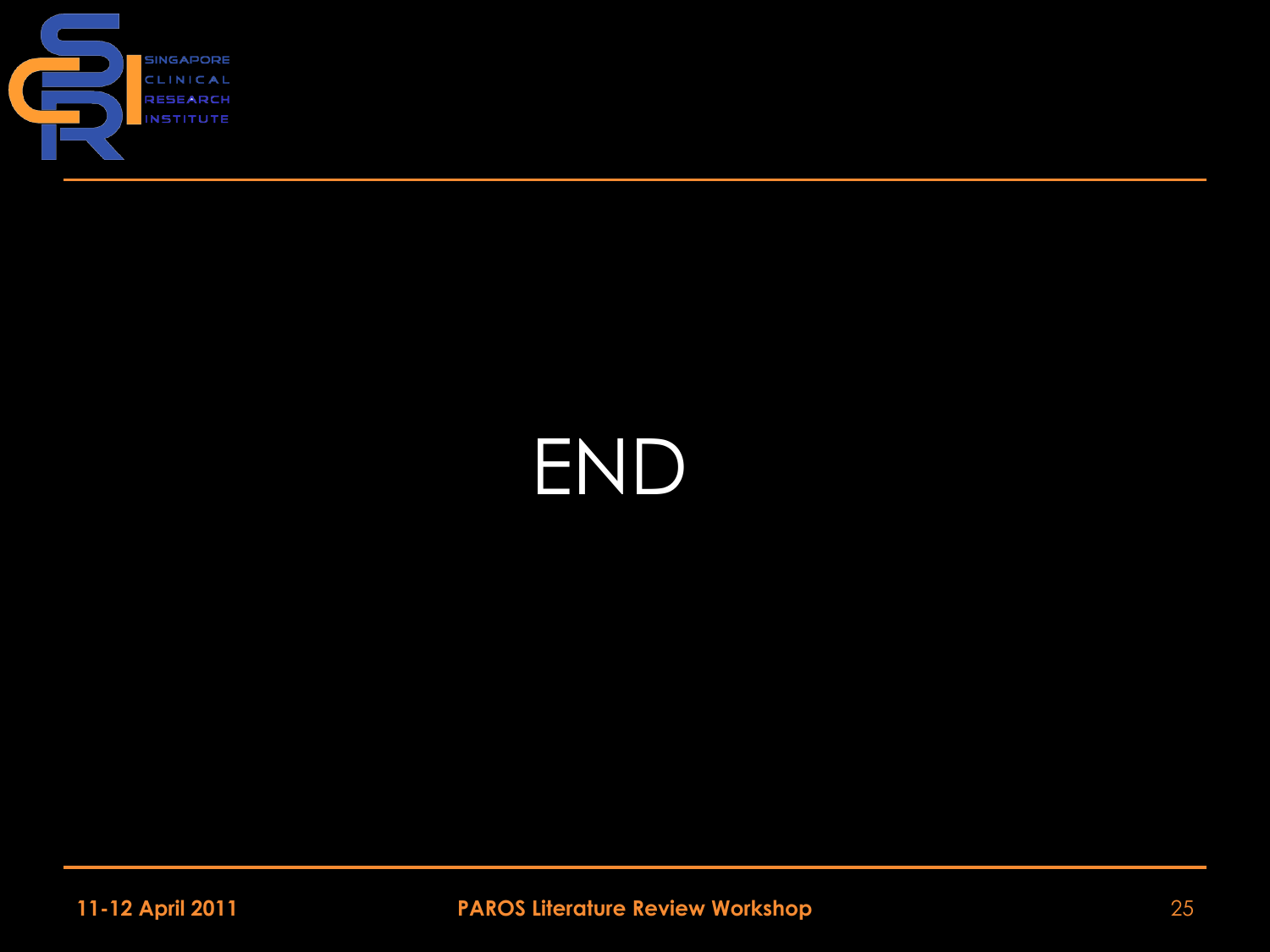

#### Analysis I.I. Comparison I Exercise versus no intervention - general population, Outcome I Anxiety.

Exercise in prevention and treatment of anxiety and depression among children and young people Review.

Comparison: | Exercise versus no intervention - general population

Outcome: | Anxiety



#### **11-12 April 2011 PAROS Literature Review Workshop** 26